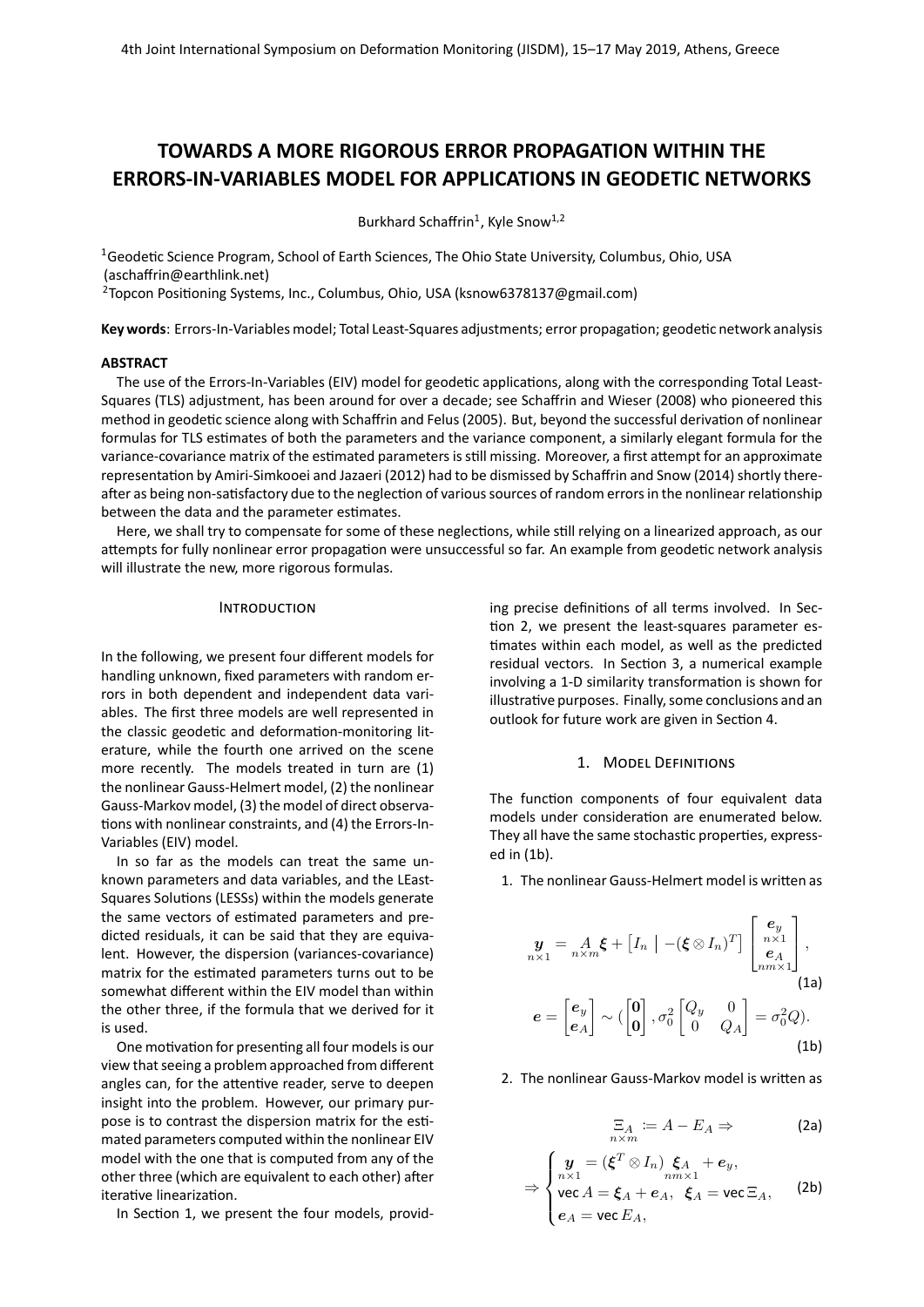with (1b) as its stochastic component.

3. The model of direct observations with non-linear constraints is written as

$$
\mu_y \coloneqq y - e_y \Rightarrow \tag{3a}
$$

$$
\Rightarrow \begin{cases} y = \mu_y + e_y, \\ \text{vec } A = \xi_A + e_A, \\ \mu_y - \Xi_A \cdot \xi = 0, \end{cases}
$$
 (3b)

with (1b) as its stochastic component.

4. The Errors-In-Variables (EIV) model is written as

$$
\mathbf{y} - \mathbf{e}_y = (A - E_A)\boldsymbol{\xi}, \tag{4}
$$

with (1b) as its stochastic component.

The terms of the models, and their sizes, are defined as follows:

- y is a given  $n \times 1$  vector of (incremental) observations.
- A is a given  $n \times m$  matrix of random coefficients ("data matrix") that has full column-rank.
- $E_A$  is an  $n \times m$  matrix of unknown random errors associated with  $A$ .
- $\xi$  is an  $m \times 1$  vector of unknown (incremental) parameters
- $e_u$  is an  $n \times 1$  vector of unknown random errors associated with the observation vector  $y$ .
- $e_A$  is an  $nm \times 1$  vector of unknown random errors, being the vectorization of matrix  $E_A$ .
- $\mu_u$  is an  $n \times 1$  vector of true observables corresponding to  $\boldsymbol{u}$ .
- $\Xi_A$  is an unknown  $n \times m$  matrix of true observables corresponding to matrix  $A$ , and, like  $A$ , it has full column-rank.
- $\mathcal{E}_A$  is an unknown  $nm \times 1$  vector, being the vectorization of matrix  $\Xi_A$ .
- $\sigma_0^2$  is an unknown variance component (being unit free).
- $Q_y$  is a given positive-definite cofactor matrix of size  $n \times n$  associated with  $e_y$ .
- <span id="page-1-0"></span> $Q_A$  is a given positive-definite cofactor matrix of size  $nm \times nm$  associated with  $e_A$ .

#### 2. ESTIMATED QUANTITIES

2.1. Estimates within the Gauss-Helmert model

The Gauss-Helmert model is given in detail as

$$
y = A_{n \times m} \xi + Be,
$$
 (5a)

$$
B_{n\times n(m+1)} := [I_n \mid -(\xi_0 \otimes I_n)^T], \qquad \text{(5b)}
$$

with (1b) as its stochastic component.

Minimization of the random errors in the model. based upon the method of least-squares adjustment, leads to the following estimated and predicted quantities.

The  $m \times 1$  vector of estimated parameters is given by

$$
\hat{\xi} = [A^T (B Q B^T)^{-1} A]^{-1} A^T (B Q B^T)^{-1} y \quad \text{(6a)}
$$

with its  $m \times m$  dispersion matrix provided by

$$
D\{\hat{\xi}\} = \sigma_0^2 \left[A^T (BQB^T)^{-1}A\right]^{-1} =
$$
 (6b)  
=  $\sigma_0^2 \left\{A^T [Q_y + (\xi_0 \otimes I_n)^T Q_A (\xi_0 \otimes I_n)]^{-1} A\right\}^{-1}$ . (6c)

Here, the nonrandom vector  $\xi_0$  is numerically equivalent to the random estimate  $\hat{\xi}$ , with randomness having been formally stripped from the former via the relationship

<span id="page-1-1"></span>
$$
\boldsymbol{\xi}_0 = \hat{\boldsymbol{\xi}} - \mathbf{Q},\tag{6d}
$$

where 0 is called a "random zero-vector" after Harville  $(1986).$ 

In addition, the unknown variance component can be estimated by

$$
\hat{\sigma}_0^2 = (B\tilde{\mathbf{e}})^T (BQB^T)^{-1} (B\tilde{\mathbf{e}}) / (n - m), \qquad \text{(7a)}
$$

which depends on the predicted residual vector

$$
\tilde{e} = QB^T(BQB^T)^{-1}(\mathbf{y} - A\hat{\xi}).
$$
 (7b)

## 2.2. Estimates within the Gauss-Markov model

The Gauss-Markov model reads

$$
\begin{bmatrix} \mathbf{y} \\ \mathbf{vec}\,A \end{bmatrix} = \begin{bmatrix} \boldsymbol{\xi}^T \otimes I_n \\ I_{nm} \end{bmatrix} \boldsymbol{\xi}_A + \begin{bmatrix} \boldsymbol{e}_y \\ \boldsymbol{e}_A \end{bmatrix}, \qquad \text{(8a)}
$$

$$
\xi_A = \text{vec} \, \Xi_A = \text{vec}(A - E_A), \tag{8b}
$$

$$
\mathbf{y} = \Xi_A \cdot \boldsymbol{\xi} + \boldsymbol{e}_y,\tag{8c}
$$

with (1b) as its stochastic component.

Linearization about the approximate points  $\xi_0$  and  $\Xi_A^0$  leads to

$$
\mathbf{y} = \Xi_A^0 \cdot \boldsymbol{\xi}_0 + \Xi_A^0 \cdot (\boldsymbol{\xi} - \boldsymbol{\xi}_0) + + (\boldsymbol{\xi}_0^T \otimes I_n)(\boldsymbol{\xi}_A - \boldsymbol{\xi}_A^0) + \cdots + \boldsymbol{e}_y,
$$
 (9a)

implying that

۱

$$
\mathbf{y} - \Xi_A^0 \cdot \xi_0
$$
\n
$$
\text{vec}(A - \Xi_A^0) \Big] \approx
$$
\n
$$
\approx \begin{bmatrix} \Xi_A^0 & \xi_0^T \otimes I_n \\ 0 & I_{nm} \end{bmatrix} \begin{bmatrix} \xi - \xi_0 \\ \xi_A - \xi_A^0 \end{bmatrix} + \begin{bmatrix} e_y \\ e_A \end{bmatrix}.
$$
\n(9b)

Then, it follows that the unknown parameters (minus the approximate points) are estimated by

$$
\begin{bmatrix}\n\hat{\xi} - \xi_0 \\
\hat{\xi}_A - \xi_A^0\n\end{bmatrix} = \left( \begin{bmatrix}\n(\Xi_A^0)^T & 0 \\
\xi_0 \otimes I_n & I_{nm}\n\end{bmatrix} \begin{bmatrix}\nQ_y^{-1} & 0 \\
0 & Q_A^{-1}\n\end{bmatrix} \right) \n\cdot \begin{bmatrix}\n\Xi_A^0 & \xi_0^T \otimes I_n \\
0 & I_{nm}\n\end{bmatrix} \right)^{-1} \n\cdot \begin{bmatrix}\n(\Xi_A^0)^T & 0 \\
\xi_0 \otimes I_n & I_{nm}\n\end{bmatrix} \begin{bmatrix}\nQ_y^{-1} & 0 \\
0 & Q_A^{-1}\n\end{bmatrix} \begin{bmatrix}\n\mathbf{y} - \Xi_A^0 \cdot \xi_0 \\
\text{vec}(A - \Xi_A^0)\n\end{bmatrix},
$$
\n(9c)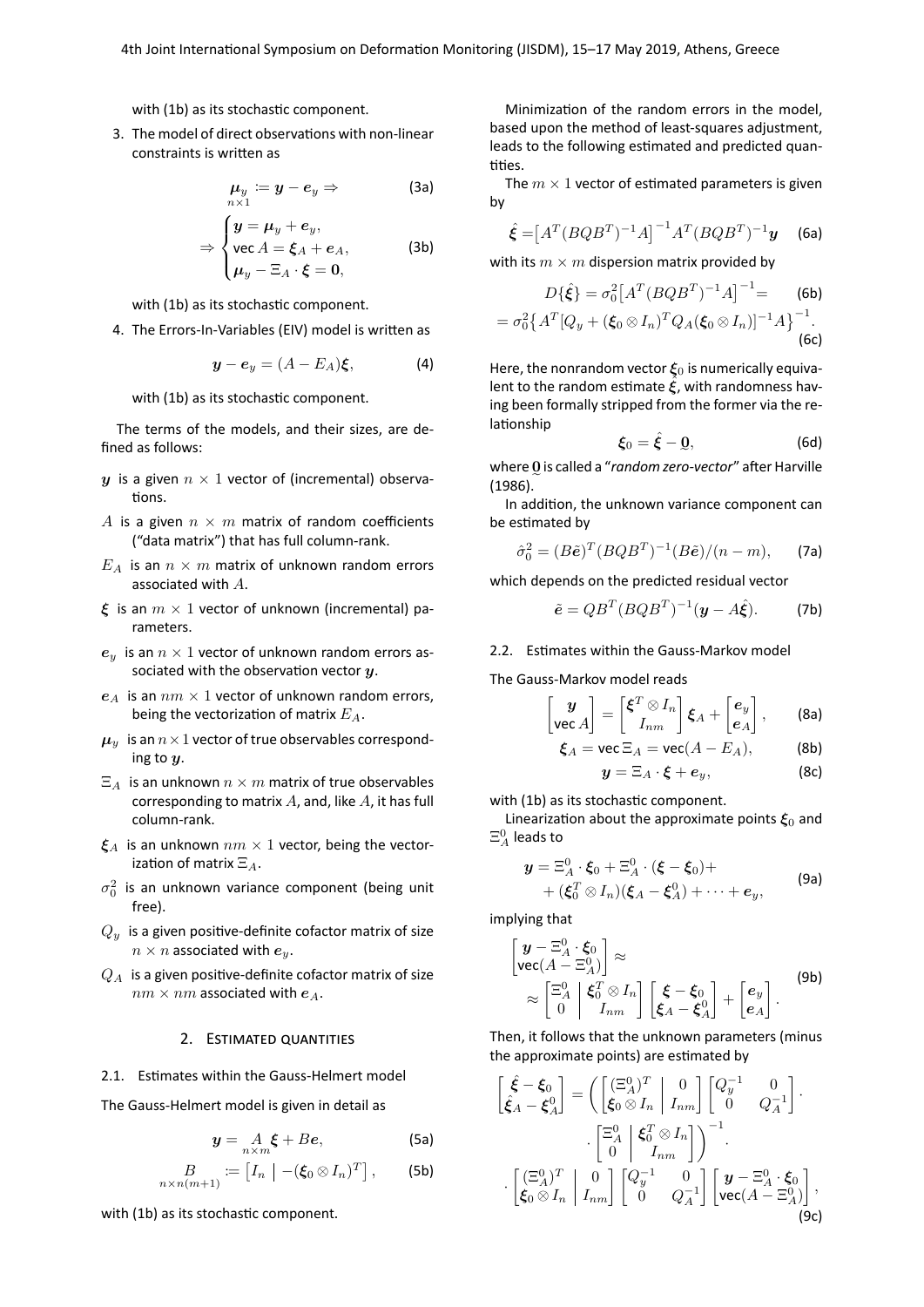with their  $m \times m$  dispersion matrix provided by

$$
D\left\{\begin{aligned}\n\hat{\xi} - \xi_0 \\
\hat{\xi}_A - \xi_A^0\n\end{aligned}\right\} &=\n\sigma_0^2 \left(\begin{bmatrix}\n(\Xi_A^0)^T & 0 \\
\xi_0 \otimes I_n & I_{nm}\n\end{bmatrix}\n\begin{bmatrix}\nQ_y^{-1}\Xi_A^0 & \xi_0^T \otimes Q_y^{-1} \\
0 & Q_A^{-1}\n\end{bmatrix}\right)^{-1} \\
= \sigma_0^2 \begin{bmatrix}\n(\Xi_A^0)^T Q_y^{-1}\Xi_A^0 & \xi_0^T \otimes (\Xi_A^0)^T Q_y^{-1} \\
\xi_0 \otimes Q_y^{-1}\Xi_A^0 & \xi_0 \xi_0^T \otimes Q_y^{-1} + Q_A^{-1}\n\end{bmatrix}^{-1},
$$
\n(9d)

finally leading to the matrix

$$
D\{\hat{\xi}\} = \sigma_0^2 \big[ (\Xi_A^0)^T Q_y^{-1} \Xi_A^0 - (\xi_0 \otimes Q_y^{-1} \Xi_A^0)^T \cdot (\xi_0 \xi_0^T \otimes Q_y^{-1} + Q_A^{-1})^{-1} (\xi_0 \otimes Q_y^{-1} \Xi_A^0) \big]^{-1}
$$
 (9e)

being the Schur complement of the lower principle submatrix of [\(9d\)](#page-2-0).

The estimated variance component is provided by

$$
\hat{\sigma}_0^2 = (\tilde{\boldsymbol{e}}_y^T Q_y^{-1} \tilde{\boldsymbol{e}}_y + \tilde{\boldsymbol{e}}_A^T Q_A^{-1} \tilde{\boldsymbol{e}}_A)/(n - m), \qquad \text{(9f)}
$$

where

$$
\tilde{\mathbf{e}}_A = \text{vec } A - \hat{\xi}_A \text{ and } \tilde{\mathbf{e}}_y = \mathbf{y} - (A - \tilde{E}_A)\hat{\xi}
$$
 (9g)

are the respective vectors of predicted residuals.

2.3. Estimates within the model of direct observations with non-linear constraints

The model can be stated as

$$
\begin{aligned}\ny &= \mu_y + e_y \\
\text{vec } A &= \xi_A + e_A\n\end{aligned}\n\bigg} \Rightarrow \n\bigg[\n\begin{matrix}\ny \\
\text{vec } A\n\end{matrix}\n\bigg] =\n\begin{bmatrix}\nI_n & 0 \\
0 & I_{nm}\n\end{bmatrix}\n\begin{bmatrix}\n\mu_y \\
\xi_A\n\end{bmatrix} +\n\begin{bmatrix}\ne_y \\
e_A\n\end{bmatrix},
$$
\n(10a)

with

$$
\boldsymbol{\mu}_{y}-(\boldsymbol{\xi}^{T}\otimes I_{n})\boldsymbol{\xi}_{A}=\mathbf{0}, \qquad (10b)
$$

and with [\(1b\)](#page-0-1) as its stochastic component.

Linearization allows formation of the equation

$$
\mu_y - \Xi_A^0 \cdot \xi_0 \approx \Xi_A^0 (\xi - \xi_0) +
$$
\n
$$
+ (\xi_0^T \otimes I_n)(\xi_A - \xi_A^0),
$$
\n(11a)

which implies that

$$
[(\Xi_A^0)^T Q_y^{-1} \Xi_A^0] \cdot (\xi - \xi_0) = (\Xi_A^0)^T Q_y^{-1}.
$$

$$
\cdot (\mu_y - \Xi_A^0 \xi_0) - (\xi_0 \otimes Q_y^{-1} \Xi_A^0)^T (\xi_A - \xi_A^0),
$$
 (11b)

leading to the estimated quantity

$$
\hat{\xi} - \xi_0 =
$$
\n
$$
= [(\Xi_A^0)^T Q_y^{-1} \Xi_A^0]^{-1} (\Xi_A^0)^T Q_y^{-1} (\hat{\mu}_y - \Xi_A^0 \xi_0) -
$$
\n
$$
- [\xi_0^T \otimes [(\Xi_A^0)^T Q_y^{-1} \Xi_A^0]^{-1} (\Xi_A^0)^T Q_y^{-1}] (\hat{\xi}_A - \xi_A^0).
$$
\n(11c)

Note that the equation

$$
\{I_n - \Xi_A^0 \left[ (\Xi_A^0)^T Q_y^{-1} \Xi_A^0 \right]^{-1} (\Xi_A^0)^T Q_y^{-1} \}.
$$

$$
\cdot (\hat{\mu}_y - \Xi_A^0 \xi_0) -
$$

$$
-(\xi_0^T \otimes \{I_n - \Xi_A^0 \left[ (\Xi_A^0)^T Q_y^{-1} \Xi_A^0 \right]^{-1} (\Xi_A^0)^T Q_y^{-1} \} ).
$$

$$
\cdot (\hat{\xi}_A - \xi_A^0) = \mathbf{0}_{n \times 1}
$$
(11d)

<span id="page-2-0"></span>contains n − m *independent* constraints and can be written more succinctly as

$$
\boxed{K_y(\hat{\mu}_y - \Xi_A^0 \xi_0) - K_A(\hat{\xi}_A - \xi_A^0) = 0,}
$$
 (11e)

<span id="page-2-4"></span>with obvious definitions for matrices  $K_y$  of size  $(n - m) \times n$  and  $K_A$  of size  $(n - m) \times nm$ . Moreover, by subtracting  $\Xi_A^0 \xi_0$  and vec  $\Xi_A^0$  from the first and second lines of [\(10a\)](#page-2-1), respectively, we arrive at

$$
y - \Xi_A^0 \xi_0 = (\mu_y - \Xi_A^0 \xi_0) + e_y
$$
 (11f)

and

$$
\text{vec}(A - \Xi_A^0) = (\xi_A - \xi_A^0) + e_A. \tag{11g}
$$

The *unconstrained estimates* and their associated dispersion matrix are then given by

$$
\begin{bmatrix} \hat{\mu}_y - \Xi_A^0 \xi_0 \\ \hat{\xi}_A - \xi_A^0 \end{bmatrix}_{\mathsf{u}} = \begin{bmatrix} y - \Xi_A^0 \xi_0 \\ \text{vec}(A - \Xi_A^0) \end{bmatrix}, \quad (12a)
$$

$$
D\{\begin{bmatrix} \hat{\mu}_y - \Xi_A^0 \xi_0 \\ \hat{\xi}_A - \xi_A^0 \end{bmatrix}_u\} = \sigma_0^2 \begin{bmatrix} Q_y & 0 \\ 0 & Q_A \end{bmatrix}, \qquad \text{(12b)}
$$

<span id="page-2-1"></span>respectively. Here, the subscript u stands for unconstrained, and below the subscript c stands for constrained. The differences between the *constrained* and *unconstrained* estimates are given by

$$
\begin{aligned}\n\begin{bmatrix}\n\hat{\mu}_y - \Xi_A^0 \xi_0 \\
\hat{\xi}_A - \xi_A^0\n\end{bmatrix}_c - \begin{bmatrix}\n\hat{\mu}_y - \Xi_A^0 \xi_0 \\
\hat{\xi}_A - \xi_A^0\n\end{bmatrix}_u &= \\
= \begin{bmatrix}\n(\hat{\mu}_y)_c - (\hat{\mu}_y)_u \\
(\hat{\xi}_A)_c - (\hat{\xi}_A)_u\n\end{bmatrix} = \begin{bmatrix}\n(\hat{\mu}_y)_c - y \\
(\hat{\xi}_A)_c - \text{vec } A\n\end{bmatrix} = \\
= \begin{bmatrix}\nQ_y K_y^T \\
-Q_A K_A^T\n\end{bmatrix} (K_y Q_y K_y^T + K_A Q_A K_A^T)^{-1} \\
\cdot \{0 - K_y (y - \Xi_A^0 \cdot \xi_0) + K_A [\text{vec}(A - \Xi_A^0)]\},\n\end{aligned}
$$
\n(13a)

with the associated dispersion matrix

<span id="page-2-2"></span>
$$
D\left\{ \begin{bmatrix} (\hat{\mu}_y)_c - \mathbf{y} \\ (\hat{\xi}_A)_c - \text{vec}\,A \end{bmatrix} \right\} = \sigma_0^2 \begin{bmatrix} Q_y K_y^T \\ -Q_A K_A^T \end{bmatrix}.
$$

$$
\cdot (K_y Q_y K_y^T + K_A Q_A K_A^T)^{-1}.
$$
(13b)
$$
\cdot [K_y Q_y | -K_A Q_A].
$$

<span id="page-2-3"></span>Now we proceed with the constrained solution, but drop the subscript  $c$ , in the following. Equation [\(13a\)](#page-2-2)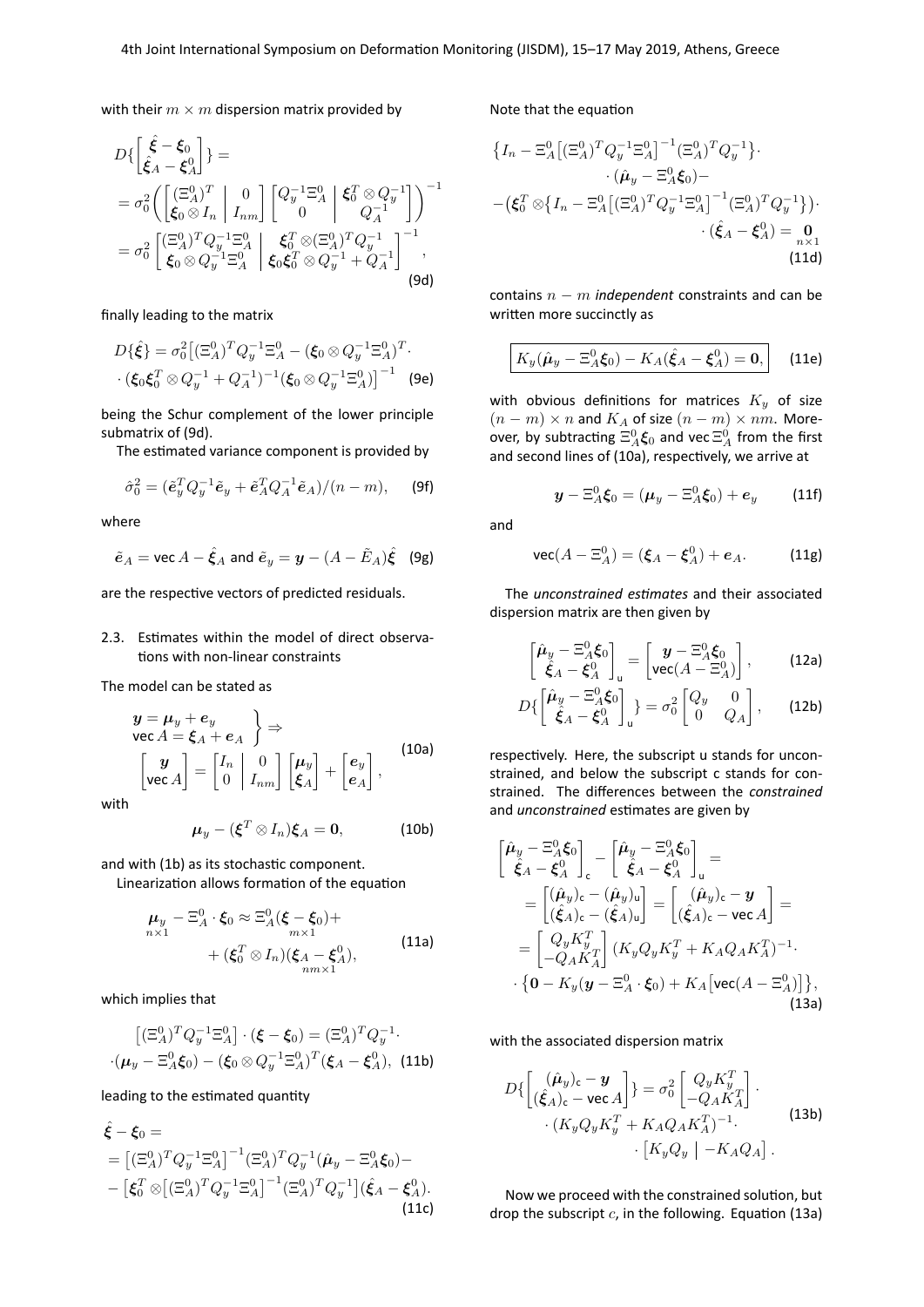implies

$$
\begin{bmatrix} \hat{\mu}_y \\ \hat{\xi}_A \end{bmatrix} = -\begin{bmatrix} Q_y K_y^T \\ -Q_A K_A^T \end{bmatrix} (K_y Q_y K_y^T + K_A Q_A K_A^T)^{-1}.
$$

$$
\cdot [K_y | -K_A] \cdot \begin{bmatrix} \mathbf{y} - \Xi_A^0 \cdot \xi_0 \\ \text{vec}(A - \Xi_A^0) \end{bmatrix} + \begin{bmatrix} \mathbf{y} \\ \text{vec} A \end{bmatrix} =
$$

$$
= (I_{n(m+1)} - S) \begin{bmatrix} \mathbf{y} \\ \text{vec} A \end{bmatrix} + S \begin{bmatrix} \Xi_A^0 \cdot \xi_0 \\ \text{vec} \Xi_A^0 \end{bmatrix},
$$
(14a)

with the  $n(m + 1) \times n(m + 1)$  matrix S defined as

$$
S = \begin{bmatrix} Q_y K_y^T (K_y Q_y K_y^T + K_A Q_A K_A^T)^{-1} K_y \\ -Q_A K_A^T (K_y Q_y K_y^T + K_A Q_A K_A^T)^{-1} K_y \\ -Q_y K_y^T (K_y Q_y K_y^T + K_A Q_A K_A^T)^{-1} K_A \\ Q_A K_A^T (K_y Q_y K_y^T + K_A Q_A K_A^T)^{-1} K_A \end{bmatrix}.
$$
\n(14b)

Now, substituting [\(14a\)](#page-3-0) into [\(11c\)](#page-2-3) allows the estimate  $\hat{\xi}$  to be written as an update to the (given) approximate vector  $\xi_0$  as

<span id="page-3-1"></span>
$$
\hat{\xi} = \xi_0 + \left[ (\Xi_A^0)^T Q_y^{-1} \Xi_A^0 \right]^{-1}.
$$

$$
\cdot \left[ (\Xi_A^0)^T Q_y^{-1} \mid - (\xi_0 \otimes Q_y^{-1} \Xi_A^0)^T \right] \cdot \left( \begin{bmatrix} I_n & 0 \\ 0 & I_{nm} \end{bmatrix} - \begin{bmatrix} S_{11} & S_{12} \\ S_{21} & S_{22} \end{bmatrix} \right) \begin{bmatrix} y - \Xi_A^0 \cdot \xi_0 \\ \text{vec } A - \text{vec } \Xi_A^0 \end{bmatrix},
$$
(15a)

with the obvious partitioning of matrix  $S$  into four submatrices. Clearly, the vector  $\pmb{\xi}_0$  and the matrix  $\Xi^0_A$ are nonrandom, since they contain (given) approximate values, e.g., expansion points of a Taylor series. Thus, the only random terms in [\(15a\)](#page-3-1) are the vector  $y$ and the matrix  $A$ , with respective dispersion matrices  $D\{\bm{y}\}=\sigma_0^2Q_y$  and  $D\{\mathsf{vec}\,A\}=\sigma_0^2Q_A.$  Hence, the dispersion of  $\hat{\xi}$  can be approximated by the law of error propagation, resulting in

<span id="page-3-5"></span>
$$
D\{\hat{\xi}\} =
$$
  
\n
$$
= \sigma_0^2 \cdot \left[ (\Xi_A^0)^T Q_y^{-1} \Xi_A^0 \right]^{-1} \left[ \begin{array}{c} Q_y^{-1} (\Xi_A^0) \\ -(\xi_0 \otimes Q_y^{-1} \Xi_A^0) \end{array} \right]^T \cdot
$$
  
\n
$$
\cdot (I_{n(m+1)} - S) \begin{bmatrix} Q_y & 0 \\ 0 & Q_A \end{bmatrix} (I_{n(m+1)} - S)^T \cdot
$$
  
\n
$$
\cdot \left[ \begin{array}{c} Q_y^{-1} (\Xi_A^0) \\ -(\xi_0 \otimes Q_y^{-1} \Xi_A^0) \end{array} \right] \left[ (\Xi_A^0)^T Q_y^{-1} \Xi_A^0 \right]^{-1} .
$$
\n(15b)

Finally, the respective predicted residual vectors are computed by

$$
\tilde{\boldsymbol{e}}_y = \boldsymbol{y} - \hat{\boldsymbol{\mu}}_y \text{ and } \tilde{\boldsymbol{e}}_A = \text{vec } A - \hat{\boldsymbol{\xi}}_A. \quad (16)
$$

2.4. Estimates within the Errors-In-Variables (EIV) model

The EIV model can be written as

$$
\mathbf{y} - \mathbf{e}_y = (A - E_A)\boldsymbol{\xi}, \tag{17}
$$

with [\(1b\)](#page-0-1) as its stochastic component.

However, if [\(1b\)](#page-0-1) is specialized so that  $Q_A$  =  $Q_0 \otimes Q_y$  (implying  $Q_x = Q_y$ ), and  $Q_0$  and  $Q_y$  are diagonal matrices, then the application of (total) leastsquares minimization leads to the nonlinear system of normal equations

<span id="page-3-2"></span>
$$
(N - \hat{\nu}Q_0)\hat{\xi} = c,\t(18a)
$$

with

$$
\begin{bmatrix} N & \vert & \mathbf{c} \end{bmatrix} := (\Xi_A^0)^T Q_y^{-1} \begin{bmatrix} \Xi_A^0 & \vert & \mathbf{y} \end{bmatrix} \tag{18b}
$$

<span id="page-3-0"></span>and

$$
\hat{\nu} = (\mathbf{y} - \Xi_A^0 \xi_0)^T (\mathbf{y} - \Xi_A^0 \xi_0) / (1 + \xi_0^T Q_0 \xi_0),
$$
\n(18c)

where  $\hat{ν}$  turns out to be the *Total Sum of Squared Residuals* (TSSR) (see Schaffrin and Wieser [\(2008\)](#page-5-0) and Schaffrin [\(2015\)](#page-5-5)). Moreover, in the case where  $Q_0 =$  $I_m$ , the TSSR  $\hat{\nu}$  is also the smallest eigenvalue of the matrix  $\begin{bmatrix} N & c \\ c^T & u^T \end{bmatrix}$  $\left[\begin{smallmatrix} N&\ &\ &\ &c^T&\ &\ &\ &p^TQ_y^{-1}y\end{smallmatrix}\right]$  in agreement with Golub and van Loan [\(1979\)](#page-5-6).

The nonlinear system of equations [\(18a\)](#page-3-2) can be linearized via a truncated Taylor series expansion, resulting in the "total differential"

$$
N \cdot d\hat{\boldsymbol{\xi}} - Q_0 d\hat{\boldsymbol{\xi}} \cdot \nu_0 - Q_0 \boldsymbol{\xi}_0 \cdot d\hat{\nu} = (\Xi_A^0)^T Q_y^{-1} d\boldsymbol{y},
$$
\nor

$$
d\hat{\boldsymbol{\xi}} = (N - \nu_0 Q_0)^{-1} (Q_0 \boldsymbol{\xi}_0 \cdot d\hat{\nu} + (\Xi_A^0)^T Q_y^{-1} d\boldsymbol{y}),
$$

where the expansion points  $\xi_0$ ,  $\Xi^0_A$ , and  $\nu_0$  are known approximately. Now, [\(19b\)](#page-3-3) is linear in the random variables y and  $d\hat{\nu}$  (also  $D{d\hat{\nu}} = D{\hat{\nu}}$  etc.). Therefore the *law of variance (error) propagation* may be applied, leading to the  $m \times m$  dispersion matrix

$$
D\{\hat{\xi}\} = (N - \nu_0 Q_0)^{-1}.
$$
  
 
$$
\cdot (\sigma_0^2 N + Q_0 \xi_0 \cdot D\{\hat{\nu}\} \cdot \xi_0^T Q_0)(N - \nu_0 Q_0)^{-1}.
$$
 (19c)

Obviously, an expression for  $D\{\hat{\nu}\}\$ is required for [\(19c\)](#page-3-4).

Since  $\hat{\nu}$  provides the TSSR, it follows that

$$
\hat{\sigma}_0^2 = \hat{\nu}/(n-m) \tag{20a}
$$

<span id="page-3-4"></span><span id="page-3-3"></span>(19b)

provides an estimate of the unknown variance component  $\sigma_0^2$  appearing in [\(1b\)](#page-0-1). It is well known that the estimate can also be derived from the principle of BIQUUE (Best Invariant Quadratic Uniformly Unbiased Estimate), and so can its dispersion, which is provided by

$$
D\{\hat{\sigma}_0^2\} = 2(\sigma_0^2)^2/(n-m),
$$
 (20b)

implying that

$$
D\{\hat{\nu}\} = (n-m)^2 \cdot D\{\hat{\sigma}_0^2\} = 2(\sigma_0^2)^2(n-m)
$$
\n(20c)

in this special case of diagonal cofactor matrices  $Q_0$ and  $Q_y$ . Thus, we may rewrite [\(19c\)](#page-3-4) as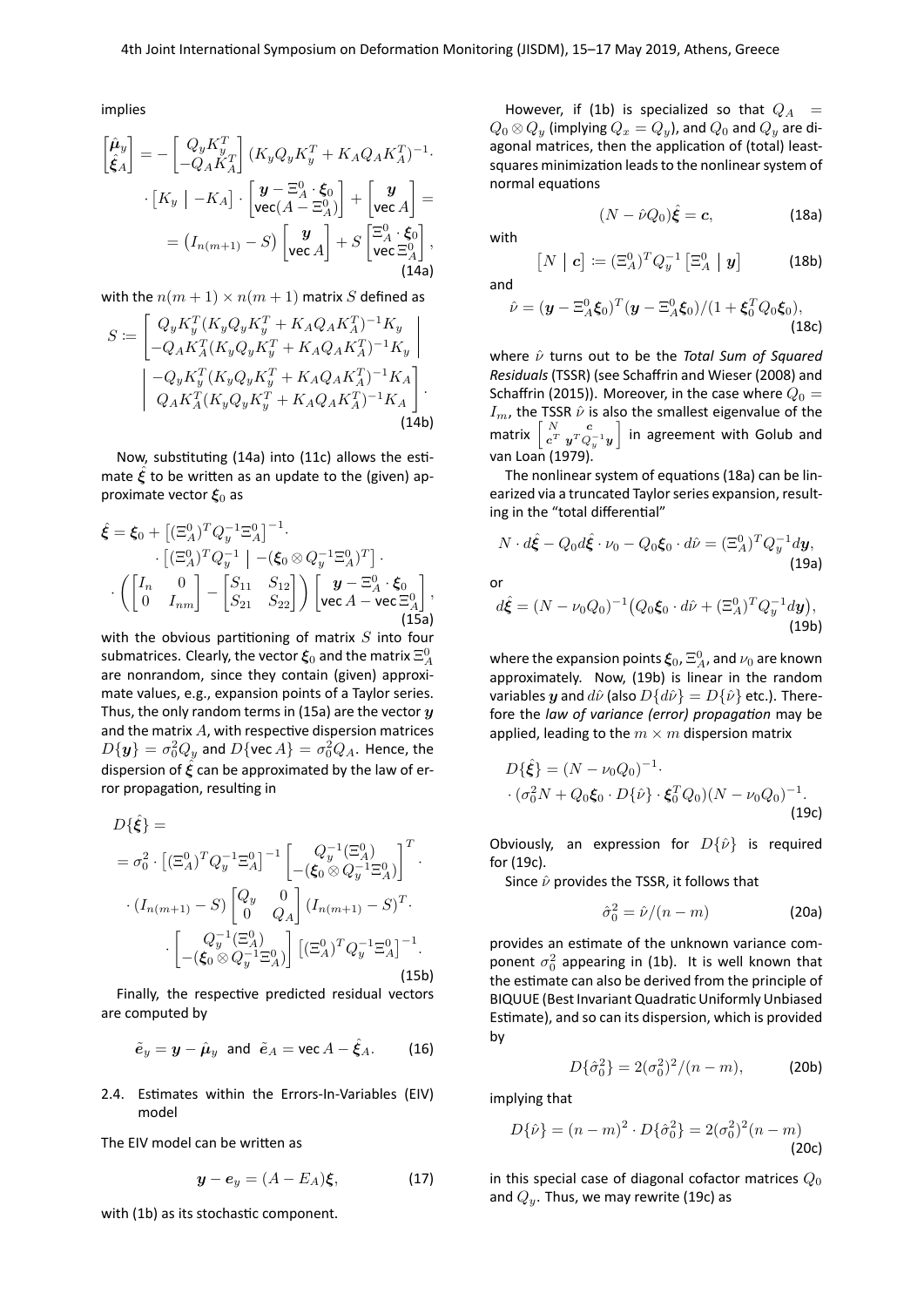$$
D\{\hat{\xi}\} = \sigma_0^2 \cdot (N - \nu_0 Q_0)^{-1} \cdot (N + Q_0 \xi_0 \cdot 2\sigma_0^2 (n - m) \cdot \xi_0^T Q_0) (N - \nu_0 Q_0)^{-1} \cdot (20d)
$$

Of course, [\(20d\)](#page-4-1) cannot actually be computed due to the unknown term  $\sigma_0^2$ , but the usual remedy is to replace the unknown quantity by its estimate. Moreover, in any iteration scheme the value assigned to the quantity  $\nu_0$  may be taken from  $\hat{\nu}_0$  upon convergence (and likewise  $\hat{\xi}$  for  $\xi_0$ ), thus justifying the following formula for practical problems:

$$
\hat{D}\{\hat{\xi}\} = (n-m)^{-1}\hat{\nu} \cdot (N - \hat{\nu}Q_0)^{-1} \cdot (N + Q_0\hat{\xi} \cdot 2\hat{\nu} \cdot \hat{\xi}^T Q_0)(N - \hat{\nu}Q_0)^{-1}.
$$
 (21a)

or

$$
\hat{D}\{\hat{\xi}\} = (n-m)^{-1} \cdot (\hat{\nu}^{-1}N - Q_0)^{-1} \cdot (\hat{\nu}^{-1}N + 2 \cdot Q_0 \hat{\xi} \hat{\xi}^T Q_0) (\hat{\nu}^{-1}N - Q_0)^{-1} \cdot (21b)
$$

Obviously, if  $Q_0 = I_m$ , then [\(21a\)](#page-4-2) reduces to

$$
\hat{D}\{\hat{\xi}\} = (n-m)^{-1}\hat{\nu} \cdot (N - \hat{\nu}I_m)^{-1} \cdot (N + \hat{\xi} \cdot 2\hat{\nu} \cdot \hat{\xi}^T)(N - \hat{\nu}I_m)^{-1} \cdot (21c)
$$

Finally, the predicted residual vector and matrix are computed by

$$
\tilde{\boldsymbol{e}}_y = (1 + \hat{\boldsymbol{\xi}}^T \boldsymbol{Q}_0 \hat{\boldsymbol{\xi}})^{-1} \cdot (\boldsymbol{y} - A \hat{\boldsymbol{\xi}}) \tag{22a}
$$

and  

$$
\tilde{E}_A = -(1 + \hat{\xi}^T Q_0 \hat{\xi})^{-1} \cdot (\mathbf{y} - A \hat{\xi}) \hat{\xi}^T Q_0, \quad \text{(22b)}
$$

<span id="page-4-0"></span>respectively, in the specialized case where  $Q_x = Q_y$ .

#### 3. NUMERICAL EXAMPLE

We have chosen the relative simple problem of a 1-D similarity transformation (or Helmert transformation) for our numerical example, as it serves primarily to illustrate the formulas presented in the preceding sections. Solving this transformation problem is tantamount to fitting measured coordinates to a 2-D line, which might be done in a variety of deformationmonitoring applications. It can also be used to estimate offset and scale parameters between two sets of heights estimated from different survey campaigns, a case of particular interest in monitoring the vertical stability of a man-made structure or characterizing surface subsidence due to subsurface water or mineral extraction.

Below are results from 2D line fitting. One data set is from Pearson [\(1901\)](#page-5-7), being coordinates given without units. The other is from Haneberg [\(2004\)](#page-5-8), where the x-variables are rain fall in mm and the y-variables are change in water level in cm. In both cases the data are considered iid with  $Q_0 = \left[ \begin{smallmatrix} 1 & 0 \ 0 & 0 \end{smallmatrix} \right]$ , and  $Q_y = Q_x =$  $I_m$ . The estimated slope is denoted by  $\hat{\xi}_1$ , while  $\hat{\xi}_2$ refers to the estimated  $y$ -intercept.

The least-squares solutions within all four models described above yield precisely the same parameter

<span id="page-4-1"></span>

| Table 1: Two data sets for 2D line fitting |  |  |  |  |
|--------------------------------------------|--|--|--|--|
|                                            |  |  |  |  |

|     |           | Pearson          | Haneberg |        |  |
|-----|-----------|------------------|----------|--------|--|
| No. | $\pmb{x}$ | $\boldsymbol{y}$ | $x$ mm   | $y$ cm |  |
| 1   | O         | 5.9              | 1.94     | 2.50   |  |
| 2   | 0.9       | 5.4              | 3.33     | 1.89   |  |
| 3   | 1.8       | 4.4              | 3.22     | 1.67   |  |
| 4   | 2.6       | 4.6              | 5.67     | 1.31   |  |
| 5   | 3.3       | 3.5              | 4.72     | 1.02   |  |
| 6   | 4.4       | 3.7              | 3.89     | 0.96   |  |
| 7   | 5.2       | 2.8              | 2.78     | 1.10   |  |
| 8   | 6.1       | 2.8              | 10.56    | 0.15   |  |
| 9   | 6.5       | 2.4              | 9.44     | 3.92   |  |
| 10  | 7.4       | $1.5\,$          | 12.78    | 5.23   |  |
| 11  |           |                  | 14.72    | 4.22   |  |
| 12  |           |                  | 13.61    | 3.63   |  |
| 13  |           |                  | 20.39    | 4.32   |  |
| 14  |           |                  | 38.89    | 5.89   |  |

<span id="page-4-2"></span>estimates, sum of squared residuals (SSR), and residual vectors, which are listed in Tables [2](#page-4-3) and [3.](#page-4-4) They are shown there at a greater precision than what is warranted, which would allow others to more precisely compare the output of their own algorithms.

<span id="page-4-3"></span>Table 2: Parameter estimates for 1D similarity transformation problems. The Pearson estimates are unitless. The units for Haneberg are cm/mm for slope  $\hat{\xi}_1$ and cm for *y*-intercept  $\xi_1$ .

|                       |                  | - -         |                |        |
|-----------------------|------------------|-------------|----------------|--------|
| Data set              | $\boldsymbol{n}$ | <b>TSSR</b> |                |        |
| Pearson               | - 10             | 0.6186      | -0.5456 5.7840 |        |
| Haneberg   14 17.9659 |                  |             | 0.1396         | 1.2455 |

<span id="page-4-4"></span>Table 3: 2D-line residuals computed for two data sets

|                    | Pearson            | Haneberg              |                  |  |  |
|--------------------|--------------------|-----------------------|------------------|--|--|
| $\tilde{\bm{e}}_x$ | $\tilde{\bm{e}}_y$ | $\tilde{\bm{e}}_x$ mm | $\tilde{e}_u$ cm |  |  |
| $-0.048751$        | 0.089360           | $-0.134692$           | 0.964862         |  |  |
| $-0.044969$        | 0.082428           | $-0.024596$           | 0.176191         |  |  |
| 0.169026           | $-0.309820$        | 0.003426              | $-0.024541$      |  |  |
| $-0.098554$        | 0.180648           | 0.099551              | $-0.713135$      |  |  |
| 0.203357           | $-0.372748$        | 0.121101              | $-0.867509$      |  |  |
| $-0.133034$        | 0.243847           | 0.113452              | $-0.812712$      |  |  |
| 0.061856           | $-0.113380$        | 0.073065              | $-0.523398$      |  |  |
| $-0.144576$        | 0.265004           | 0.351859              | $-2.520541$      |  |  |
| $-0.068153$        | 0.124922           | $-0.185769$           | 1.330756         |  |  |
| 0.103800           | $-0.190262$        | $-0.301302$           | 2.158375         |  |  |
|                    |                    | $-0.125922$           | 0.902040         |  |  |
|                    |                    | $-0.066351$           | 0.475308         |  |  |
|                    |                    | $-0.031234$           | 0.223745         |  |  |
|                    |                    | 0.107411              | -0.769440        |  |  |

In contrast, the dispersion matrix within the EIV model, based on [\(21a\)](#page-4-2), deviated somewhat from the dispersion matrices computed within the other three models. The first pair of *empirical standard deviations*  $(\hat{\sigma}_1$  and  $\hat{\sigma}_2$ ) for each data set (labeled EIV in Table [4\)](#page-5-9) were computed from [\(21a\)](#page-4-2). The second pair were computed by the corresponding formulas within the